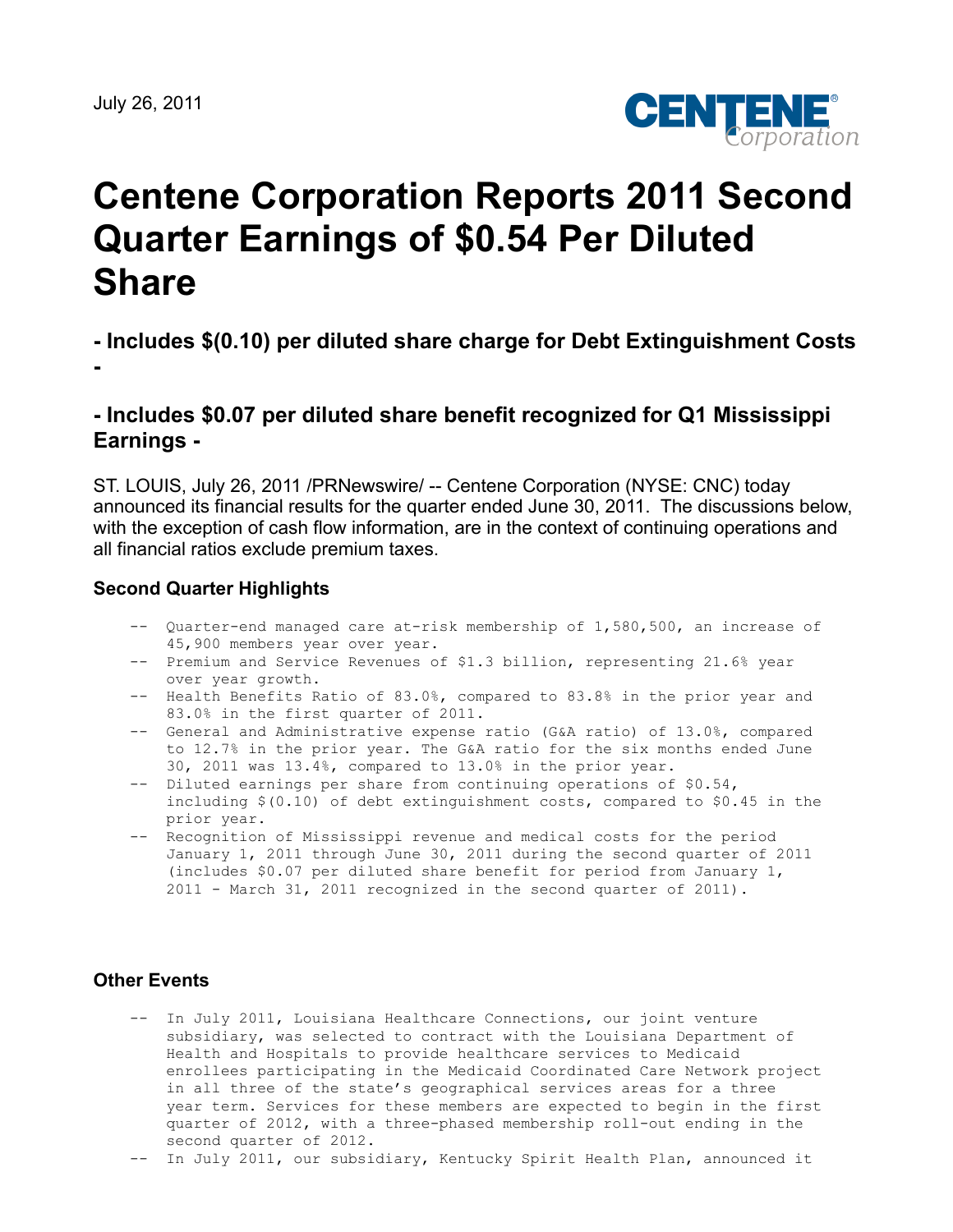was awarded a three-year contract with the Kentucky Finance and Administration Cabinet (KFAC) to serve Medicaid beneficiaries. Kentucky Spirit Health Plan will provide integrated healthcare, behavioral health, pharmacy, vision and dental services to Medicaid recipients. Operations are expected to commence in the fourth quarter of 2011.

- -- In June 2011, CeltiCare Health Plan of Massachusetts, Inc. announced the extension of its contract with the Commonwealth of Massachusetts to serve Commonwealth Care Bridge members on an exclusive basis, effective July 1, 2011.
- -- In June 2011, our subsidiary, Managed Health Services was awarded the 2011 National Environmental Leadership Award in Asthma Management from the Environmental Protection Agency.
- -- In May 2011, the Company called its \$175 million 7.25% Senior Notes and recorded debt extinguishment costs of  $$(0.10)$  per diluted share for the call premium and the write off of unamortized debt issuance costs. The Company replaced the notes with new \$250 million 5.75% Senior Notes due June 2017 and entered into interest rate swap agreements, converting the Senior Notes to a floating rate of interest at the three month LIBOR rate plus 3.50%.
- -- In May 2011, Bridgeway Health Solutions announced it was awarded a contract to deliver Long-term Care services in three geographic service areas in Arizona effective October 1, 2011. This contract award represents an estimated 50% increase in Bridgeway's Long-term Care at-risk membership.

Michael F. Neidorff, Centene's Chairman and Chief Executive Officer, stated, "We are especially pleased with our results for the second quarter and the continuation of our positive operating momentum as well as our success in winning profitable new growth opportunities."

The following table depicts membership in Centene's managed care organizations, by state, at June 30, 2011 and 2010:

|                | June 30, |         |
|----------------|----------|---------|
|                | 2011     | 2010    |
| Arizona        | 22,800   | 22,100  |
| Florida        | 190,600  | 113,100 |
| Georgia        | 303,100  | 295,600 |
| Illinois       | 700      |         |
| Indiana        | 206,700  | 212,700 |
| Massachusetts  | 32,900   | 30,100  |
| Mississippi    | 30,800   |         |
| Ohio           | 159,900  | 159,300 |
| South Carolina | 82,800   | 92,600  |
| Texas          | 470,400  | 475,500 |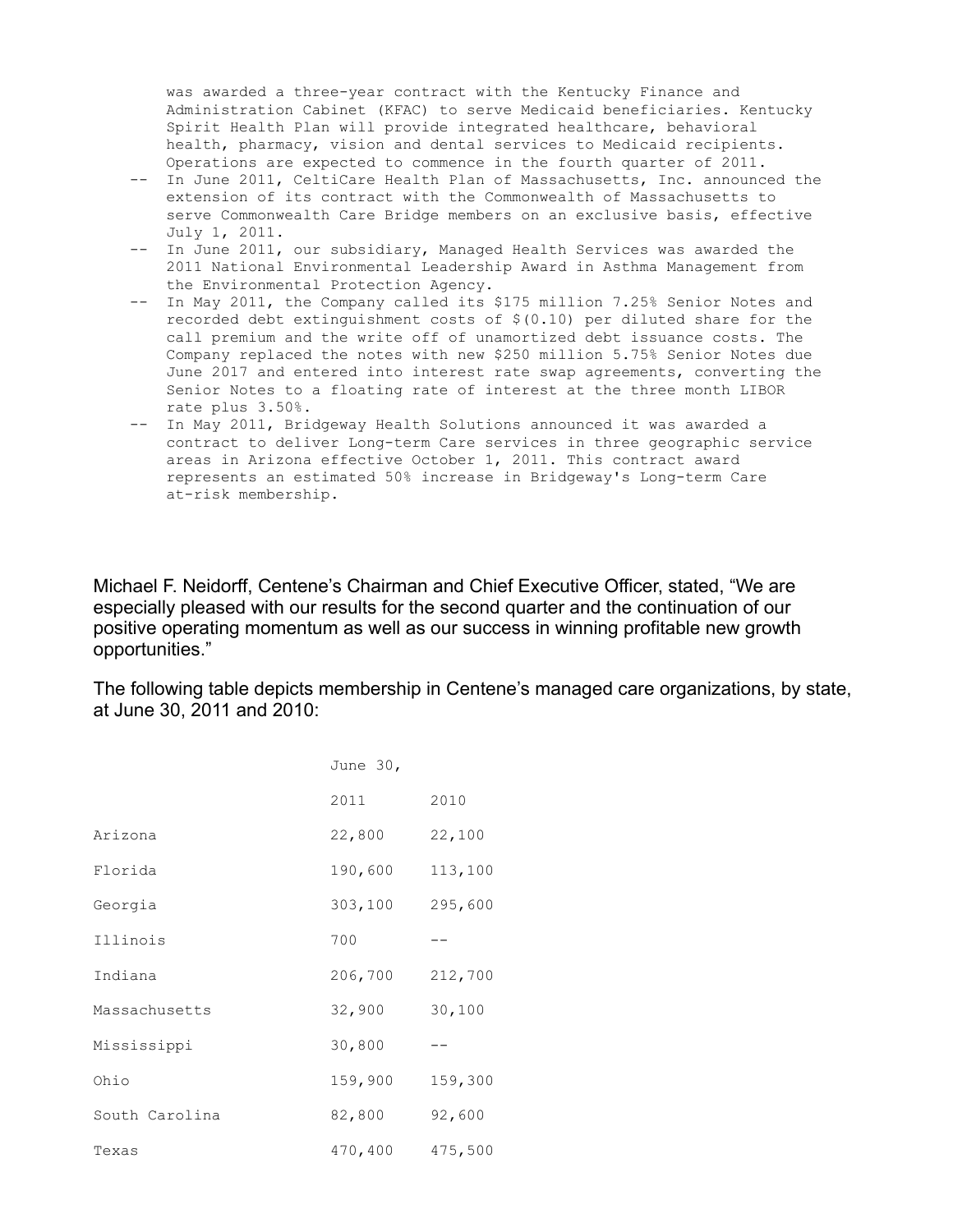| Wisconsin                                        | 79,800 | 133,600             |
|--------------------------------------------------|--------|---------------------|
| Total at-risk membership $1,580,500$ $1,534,600$ |        |                     |
| Non-risk membership                              | 10,400 | 50,900              |
| Total                                            |        | 1,590,900 1,585,500 |

The following table depicts membership in Centene's managed care organizations, by member category, at June 30, 2011 and 2010:

|                          | June 30,  |           |
|--------------------------|-----------|-----------|
|                          | 2011      | 2010      |
| Medicaid                 | 1,172,400 | 1,135,500 |
| CHIP & Foster Care       | 211,400   | 272,400   |
| ABD & Medicare           | 156,300   | 93,800    |
| Hybrid Programs          | 35,500    | 30,100    |
| Long-term Care           | 4,900     | 2,800     |
| Total at-risk membership | 1,580,500 | 1,534,600 |
| Non-risk membership      | 10,400    | 50,900    |
| Total                    | 1,590,900 | 1,585,500 |

#### **Statement of Operations: Three Months Ended June 30, 2011**

- -- For the second quarter of 2011, Premium and Service Revenues increased 21.6% to \$1,278.0 million from \$1,050.6 million in the second quarter of 2010. The increase was primarily driven by the addition of our Mississippi contract, membership growth and premium rate increases during the second half of 2010. During the second quarter of 2011, premium revenue from the Mississippi contract of \$100.4 million was recognized for the period January 1, 2011 through June 30, 2011, of which \$52.8 million related to the first quarter of 2011.
- -- Consolidated HBR of 83.0% for the second quarter of 2011 represents a decrease of 0.8% from the comparable period in 2010. The year over year improvement in HBR is due to lower utilization levels in 2011.
- Consolidated HBR was consistent with the first quarter of 2011 at 83.0%. -- Consolidated G&A expense ratio for the first and second quarters in 2011 has been impacted by the timing of the recognition of our Mississippi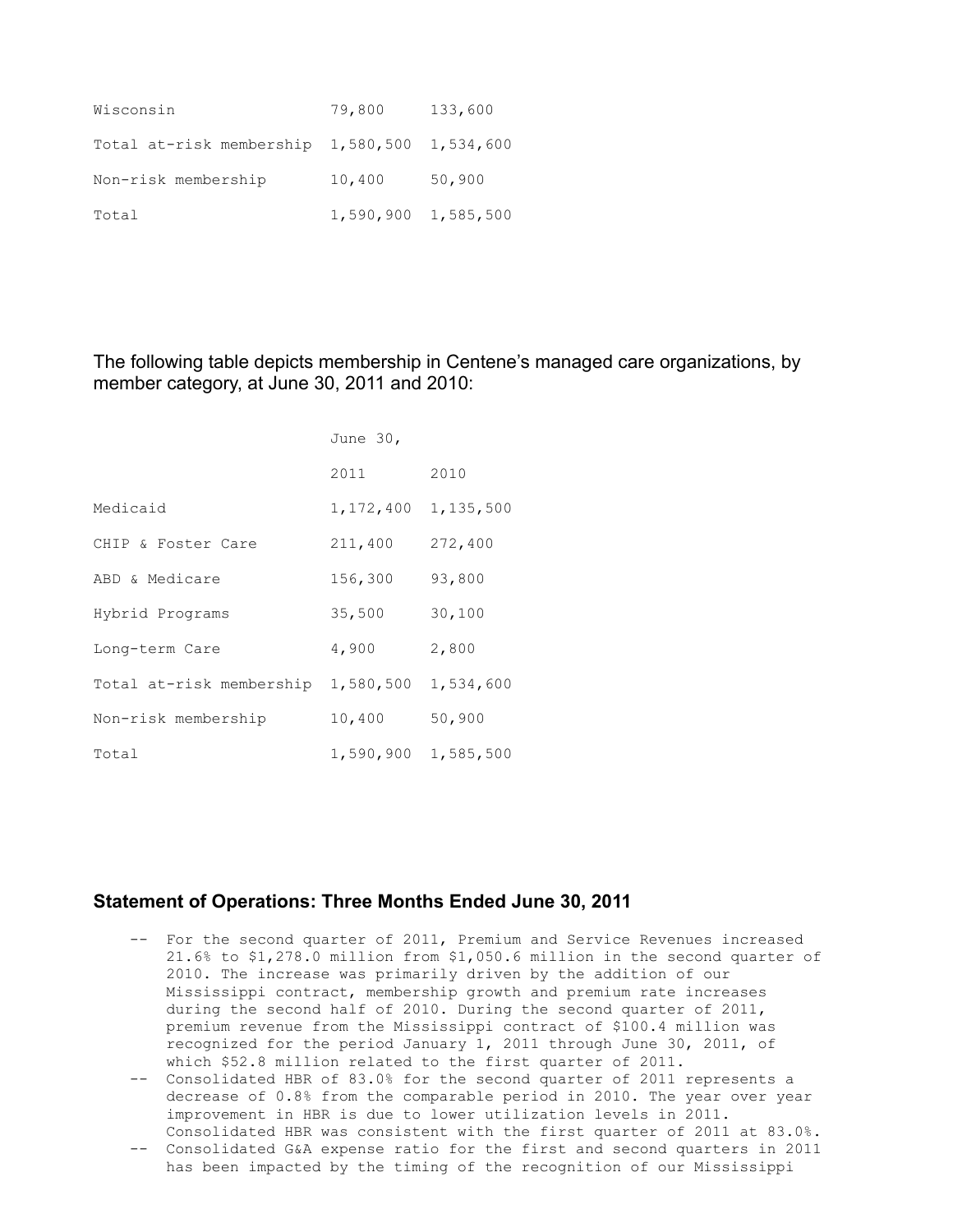contract. For the three months ended June 30, 2011, our G&A expense ratio was 13.0%, compared to 12.7% in the prior year and 13.8% in the first quarter of 2011. For the six months ended June 30, 2011, our G&A expense ratio was 13.4%, compared to 13.0% in the prior year. The overall increase is due to additional business expansion costs compared to the prior year.

- -- Earnings from operations increased to \$55.3 million in 2011 from \$41.7 million in 2010, or 32.6% year over year. Net earnings from continuing operations were \$28.4 million, compared to \$23.0 million in the second quarter of 2010.
- -- Earnings per diluted share increased to \$0.54 in the second quarter of 2011, which included a \$(0.10) per diluted share charge for debt extinguishment costs as well as the benefit of \$0.07 per diluted share from the recognition of Q1 2011 Mississippi earnings, compared to \$0.45 per diluted share in the second quarter of 2010.

#### **Balance Sheet and Cash Flow**

At June 30, 2011, the Company had cash and investments of \$1,098.4 million, including \$1,061.9 million held by its regulated entities and \$36.5 million held by its unregulated entities. Medical claims liabilities totaled \$482.9 million, representing 44.4 days in claims payable, consistent with March 31, 2011. Total debt was \$339.6 million and debt to capitalization was 23.0% at June 30, 2011 excluding the \$79.0 million non-recourse mortgage note. Cash flows from operations for the six months ended June 30, 2011 were \$53.2 million, or 1.0 times net earnings.

A reconciliation of the Company's change in days in claims payable from the immediately preceding quarter-end is presented below:

Days in claims payable, March 31, 2011 44.4 Reduced time of claims processing and payment (0.4) Payment of annual provider bonuses (0.1) Impact of new business 0.5 Days in claims payable, June 30, 2011 44.4

### **Outlook**

The table below depicts the Company's updated annual guidance from continuing operations for 2011: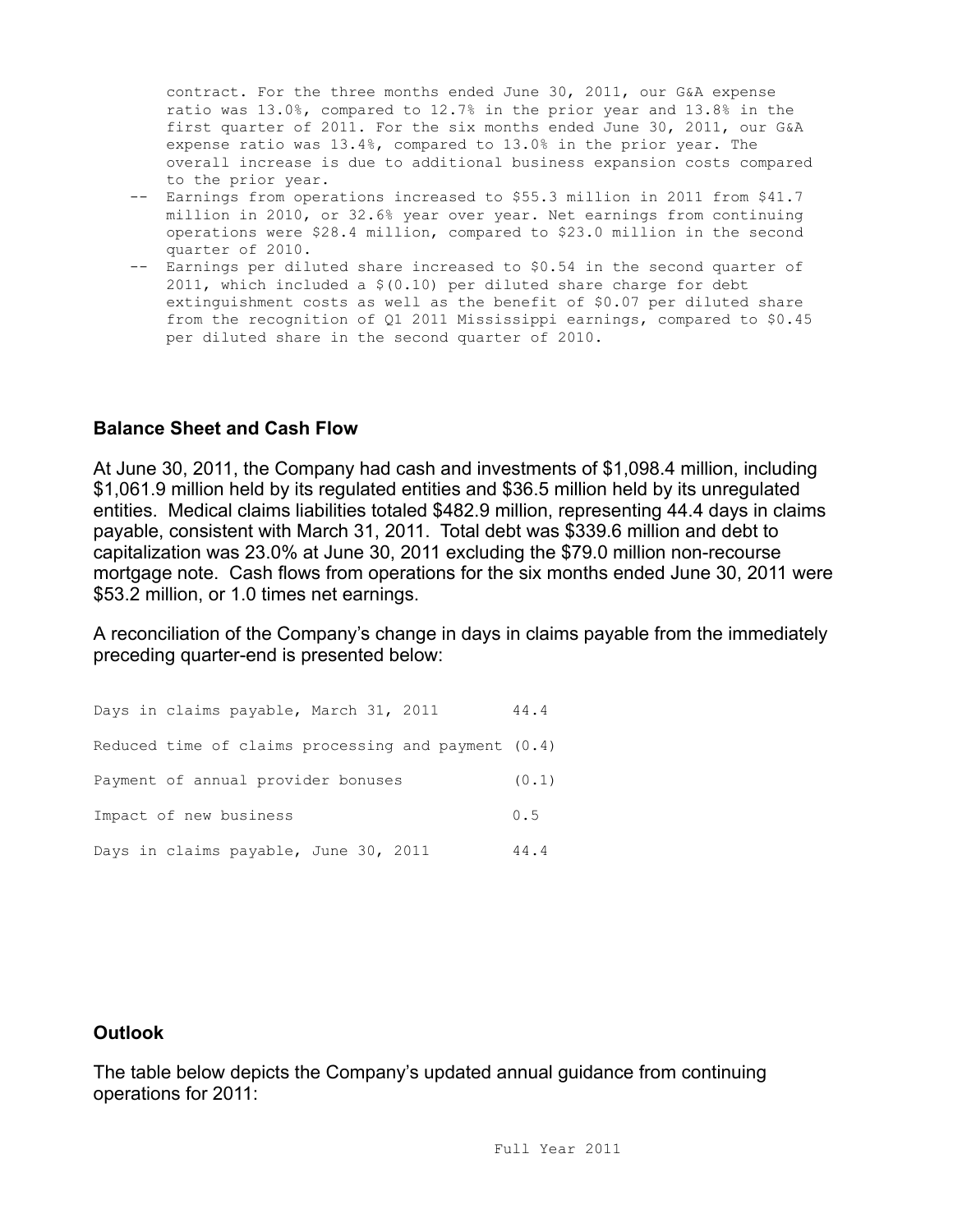|                                                              | Low             | High  |
|--------------------------------------------------------------|-----------------|-------|
| Premium and Service Revenues (in millions) $$5,000$ $$5,200$ |                 |       |
| Diluted EPS                                                  | $$2.03$ $$2.13$ |       |
| Consolidated HBR                                             | 83.0%           | 84.0% |
| General & Administrative expense ratio                       | 12.8% 13.3%     |       |
|                                                              |                 |       |

Diluted Shares Outstanding (in thousands) 52,500

The updated guidance reflects the Senior Note issuance, the expected commencement of the Kentucky contract during the fourth quarter of 2011 and start up costs for the second half of 2011 related to Louisiana Healthcare Connections, our Louisiana health plan.

## **Conference Call**

As previously announced, the Company will host a conference call Tuesday, July 26, 2011, at 8:30 A.M. (Eastern Time) to review the financial results for the second quarter ended June 30, 2011, and to discuss its business outlook. Michael F. Neidorff and William N. Scheffel will host the conference call. Investors and other interested parties are invited to listen to the conference call by dialing 1-800-860-2442 in the U.S. and Canada; +1-412-858.4600 from abroad; or via a live, audio webcast on the Company's website at [www.centene.com](http://www.centene.com/), under the Investors section. A webcast replay will be available for on-demand listening shortly after the completion of the call for the next twelve months or until 11:59 p.m. (Eastern Time) on Tuesday, July 24, 2012, at the aforementioned URL. In addition, a digital audio playback will be available until 9:00 a.m. (Eastern Time) on Thursday, August 4, 2011, by dialing 1- 877-344-7529 in the U.S. and Canada, or +1-412-317-0088 from abroad, and entering access code 10001393.

### **About Centene Corporation**

Centene Corporation, a Fortune 500 company, is a leading *multi-line* healthcare enterprise that provides programs and related services to the rising number of under-insured and uninsured individuals. Many receive benefits provided under Medicaid, including the State Children's Health Insurance Program (CHIP), as well as Aged, Blind or Disabled (ABD), Foster Care and long-term care, in addition to other state-sponsored/hybrid programs, and Medicare (Special Needs Plans). Centene's CeltiCare subsidiary offers states unique, "exchange based" and other cost-effective coverage solutions for low-income populations. The Company operates local health plans and offers a range of health insurance solutions. It also contracts with other healthcare and commercial organizations to provide specialty services including behavioral health, life and health management, managed vision, telehealth services, and pharmacy benefits management.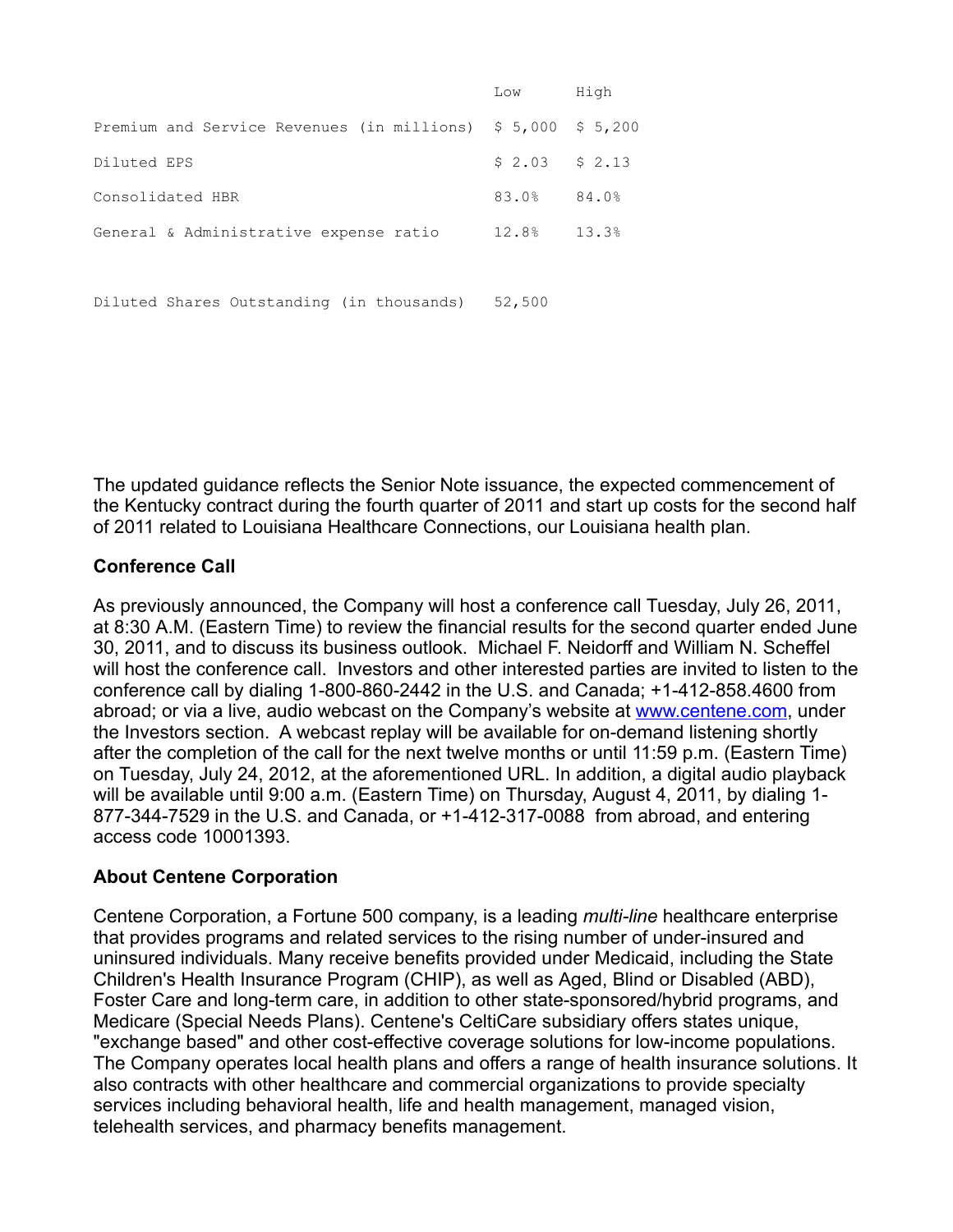*The information provided in this press release contains forward-looking statements that relate to future events and future financial performance of Centene. Subsequent events and developments may cause the Company's estimates to change. The Company disclaims any obligation to update this forward-looking financial information in the future. Readers are cautioned that matters subject to forward-looking statements involve known and unknown risks and uncertainties, including economic, regulatory, competitive and other factors that may cause Centene's or its industry's actual results, levels of activity, performance or achievements to be materially different from any future results, levels of activity, performance or achievements expressed or implied by these forward-looking statements. Actual results may differ from projections or estimates due to a variety of important factors, including Centene's ability to accurately predict and effectively manage health benefits and other operating expenses, competition, membership and revenue projections, timing of regulatory contract approval, changes in healthcare practices, changes in federal or state laws or regulations, inflation, provider contract changes, new technologies, reduction in provider payments by governmental payors, major epidemics, disasters and numerous other factors affecting the delivery and cost of healthcare. The expiration, cancellation or suspension of Centene's Medicaid Managed Care contracts by state governments would also negatively affect Centene.*

#### (Tables Follow)

CENTENE CORPORATION AND SUBSIDIARIES

CONSOLIDATED BALANCE SHEETS

(In thousands, except share data)

(Unaudited)

|                                                                                                                    |        | June 30, December 31, |
|--------------------------------------------------------------------------------------------------------------------|--------|-----------------------|
|                                                                                                                    | 2011   | 2010                  |
| ASSETS                                                                                                             |        |                       |
| Current assets:                                                                                                    |        |                       |
| Cash and cash equivalents of continuing operations \$ 474,450 \$ 433,914                                           |        |                       |
| Cash and cash equivalents of discontinued<br>operations                                                            |        | 252                   |
| Total cash and cash equivalents                                                                                    |        | 474,450 434,166       |
| Premium and related receivables, net of allowance<br>for uncollectible accounts of \$574 and \$17,<br>respectively |        | 152, 135 136, 243     |
| Short-term investments, at fair value (amortized<br>$cost$ \$77,560 and \$21,141, respectively)                    | 78,808 | 21,346                |
| Other current assets                                                                                               | 69,143 | 64,154                |
| Current assets of discontinued operations other<br>than cash                                                       |        | 912                   |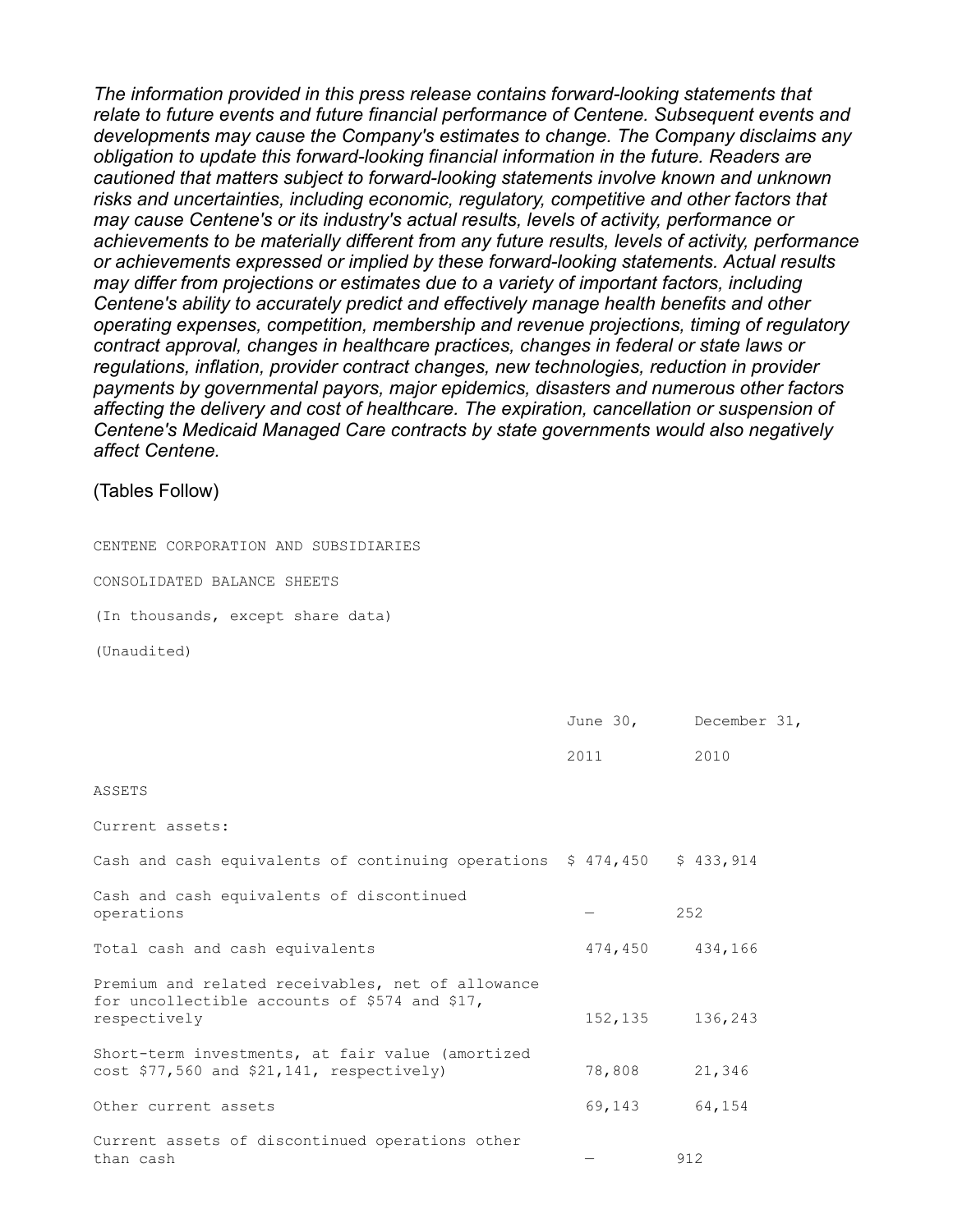| Total current assets                                                                                             | 774,536 656,821         |     |           |
|------------------------------------------------------------------------------------------------------------------|-------------------------|-----|-----------|
| Long-term investments, at fair value (amortized<br>cost \$508,299 and \$585,862, respectively)                   | 518,490 595,879         |     |           |
| Restricted deposits, at fair value (amortized cost<br>\$26,615 and \$22,755, respectively)                       | 26,662 22,758           |     |           |
| Property, software and equipment, net of<br>accumulated depreciation of \$157,706 and \$138,629,<br>respectively | 340,392                 |     | 326,341   |
| Goodwill                                                                                                         | 281,981                 |     | 278,051   |
| Intangible assets, net                                                                                           | 30, 342 29, 109         |     |           |
| Other long-term assets                                                                                           | 38,041 30,057           |     |           |
| Long-term assets of discontinued operations                                                                      | $-4,866$                |     |           |
| Total assets                                                                                                     | \$2,010,444 \$1,943,882 |     |           |
|                                                                                                                  |                         |     |           |
| LIABILITIES AND STOCKHOLDERS' EQUITY                                                                             |                         |     |           |
| Current liabilities:                                                                                             |                         |     |           |
| Medical claims liability                                                                                         | $$482,913$ $$456,765$   |     |           |
| Accounts payable and accrued expenses                                                                            | 152,578                 |     | 185,218   |
| Unearned revenue                                                                                                 | 111,110                 |     | 117,344   |
| Current portion of long-term debt                                                                                | 3, 172 2, 817           |     |           |
| Current liabilities of discontinued operations                                                                   | $-3,102$                |     |           |
| Total current liabilities                                                                                        | 749,773 765,246         |     |           |
| Long-term debt                                                                                                   | 336,468                 |     | 327,824   |
| Other long-term liabilities                                                                                      | 53,899                  |     | 53,378    |
| Long-term liabilities of discontinued operations                                                                 |                         | 379 |           |
| Total liabilities                                                                                                | 1,140,140               |     | 1,146,827 |

Commitments and contingencies

Stockholders' equity:

Common stock, \$.001 par value; authorized 100,000,000 shares; 52,831,462 issued and 50,295,329 outstanding at June 30, 2011, and 52,172,037 issued and 49,616,824 outstanding at December 31, 2010 53 52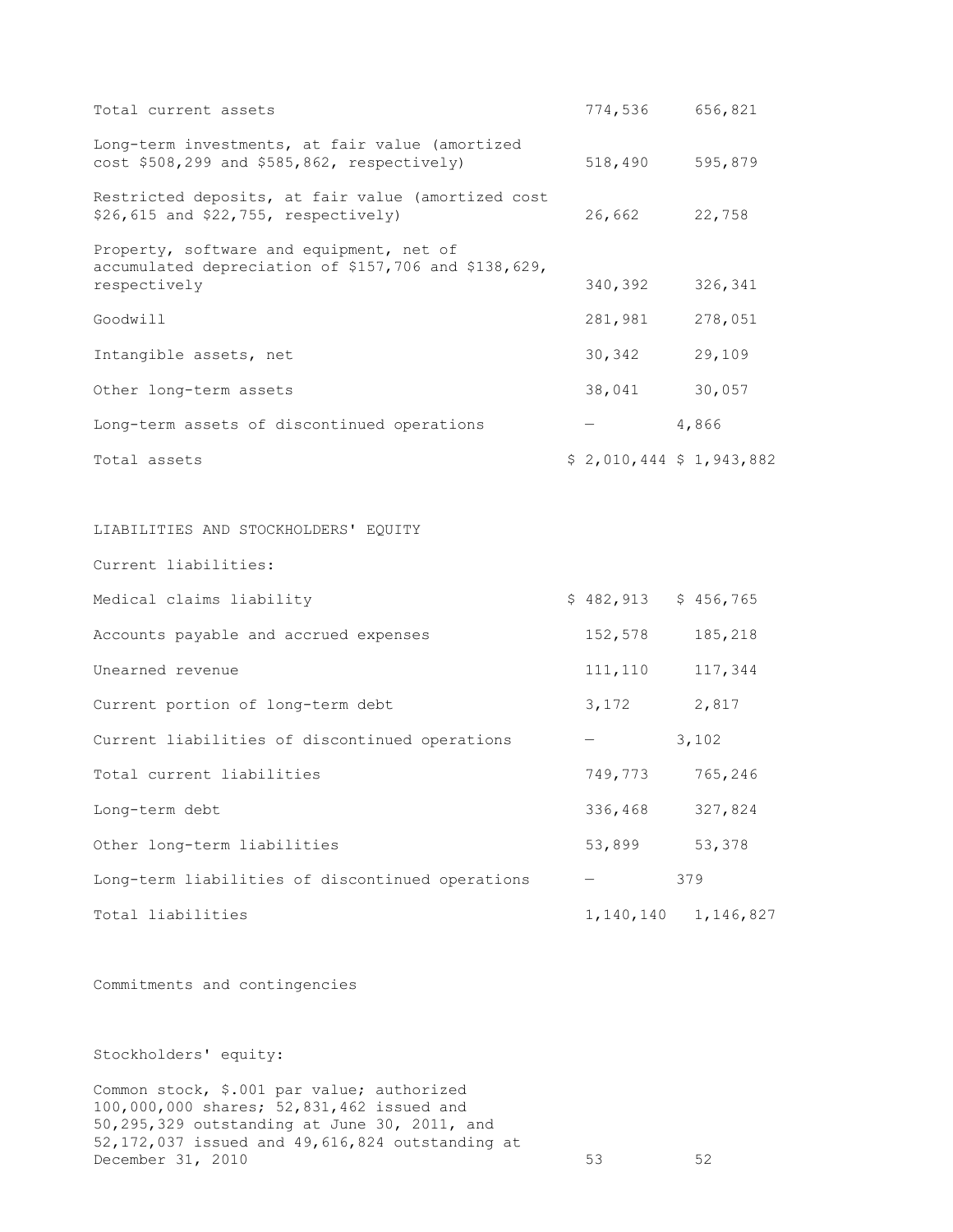| Additional paid-in capital                                                        | 405,711                   | 384,206 |
|-----------------------------------------------------------------------------------|---------------------------|---------|
| Accumulated other comprehensive income:                                           |                           |         |
| Unrealized gain on investments, net of tax                                        | 7,183                     | 6,424   |
| Retained earnings                                                                 | 505,862                   | 453,743 |
| Treasury stock, at cost $(2, 536, 133$ and $2, 555, 213$<br>shares, respectively) | $(50, 343)$ $(50, 486)$   |         |
| Total Centene stockholders' equity                                                | 868,466                   | 793,939 |
| Noncontrolling interest                                                           | 1,838                     | 3,116   |
| Total stockholders' equity                                                        | 870,304                   | 797,055 |
| Total liabilities and stockholders' equity                                        | $$2,010,444$ $$1,943,882$ |         |

CENTENE CORPORATION AND SUBSIDIARIES CONSOLIDATED STATEMENTS OF OPERATIONS (In thousands, except share data) (Unaudited)

|                                 | Three Months Ended |           | Six Months Ended          |             |  |  |  |
|---------------------------------|--------------------|-----------|---------------------------|-------------|--|--|--|
|                                 | June $30r$         |           | June 30,                  |             |  |  |  |
|                                 | 2011               | 2010      | 2011                      | 2010        |  |  |  |
| Revenues:                       |                    |           |                           |             |  |  |  |
| Premium                         | \$1,248,588        |           | $$1,025,928$ $$2,401,365$ | \$2,025,243 |  |  |  |
| Service                         | 29,428             | 24,682    | 55,812                    | 47,589      |  |  |  |
| Premium and service<br>revenues | 1,278,016          | 1,050,610 | 2,457,177                 | 2,072,832   |  |  |  |
| Premium tax                     | 36,998             | 26,162    | 74,194                    | 72,661      |  |  |  |
| Total revenues                  | 1,315,014          | 1,076,772 | 2,531,371                 | 2, 145, 493 |  |  |  |
| Expenses:                       |                    |           |                           |             |  |  |  |
| Medical costs                   | 1,035,740          | 859,335   | 1,992,814                 | 1,699,043   |  |  |  |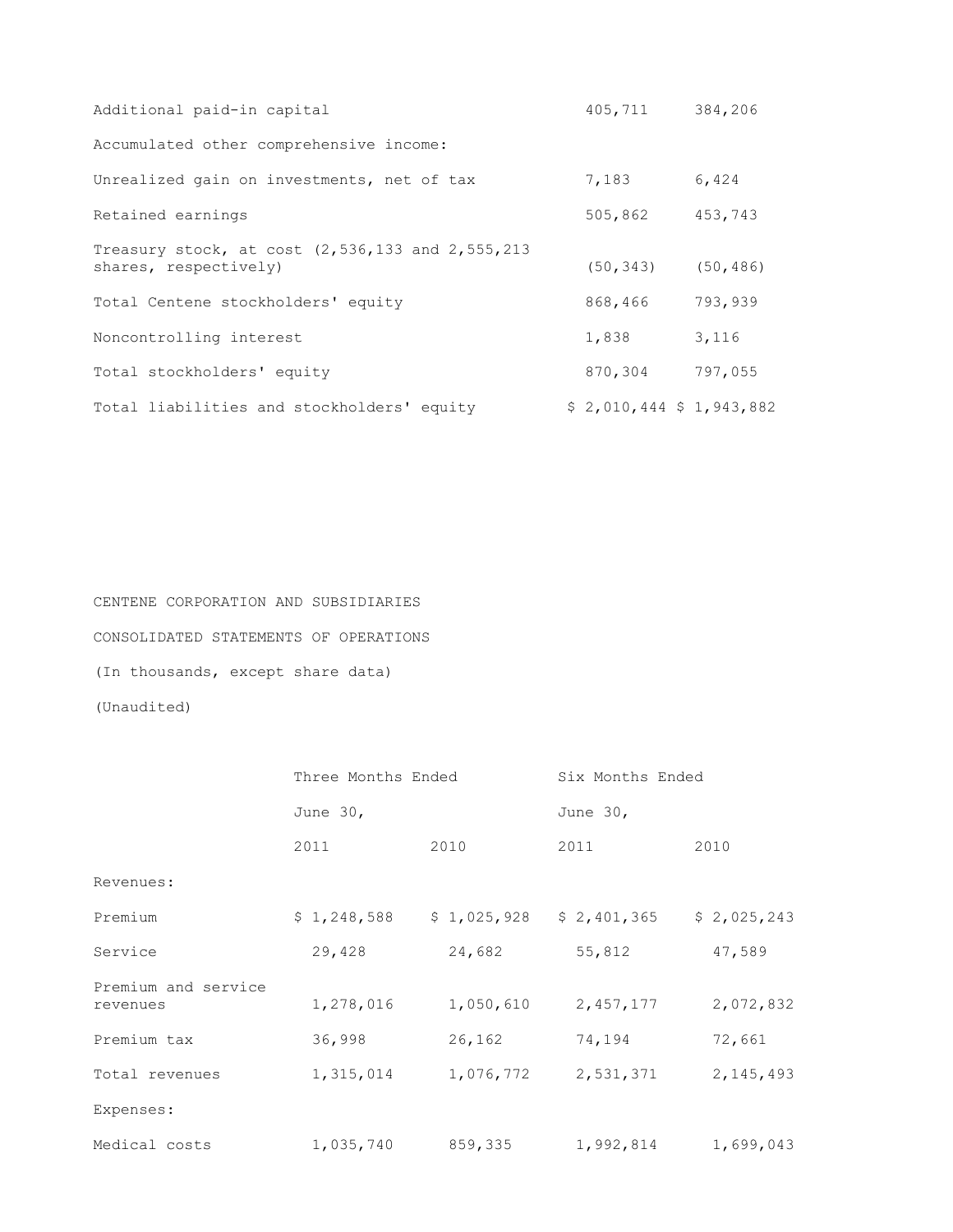| Cost of services                                                                                              | 20,312    | 15,707    | 40,488    | 32,859    |
|---------------------------------------------------------------------------------------------------------------|-----------|-----------|-----------|-----------|
| General and<br>administrative<br>expenses                                                                     | 166,425   | 133,470   | 329,006   | 268,977   |
| Premium tax                                                                                                   | 37,234    | 26,551    | 74,663    | 73,294    |
| Total operating<br>expenses                                                                                   | 1,259,711 | 1,035,063 | 2,436,971 | 2,074,173 |
| Earnings from<br>operations                                                                                   | 55,303    | 41,709    | 94,400    | 71,320    |
| Other income<br>(expense) :                                                                                   |           |           |           |           |
| Investment and other<br>income                                                                                | 2,933     | 4,142     | 6,682     | 11,199    |
| Debt extinguishment<br>costs                                                                                  | (8, 488)  |           | (8, 488)  |           |
| Interest expense                                                                                              | (5, 256)  | (3, 869)  | (10, 951) | (7,682)   |
| Earnings from<br>continuing<br>operations, before<br>income tax expense                                       | 44,492    | 41,982    | 81,643    | 74,837    |
| Income tax expense                                                                                            | 16,429    | 17,254    | 30,757    | 29,779    |
| Earnings from<br>continuing<br>operations, net of<br>income tax expense<br>Discontinued                       | 28,063    | 24,728    | 50,886    | 45,058    |
| operations, net of<br>income tax expense<br>(benefit) of $$0, $$<br>$(90)$ , \$0 and \$4,350,<br>respectively |           | (226)     |           | 3,694     |
| Net earnings                                                                                                  | 28,063    | 24,502    | 50,886    | 48,752    |
| Noncontrolling<br>interest (loss)                                                                             | (311)     | 1,729     | (1, 233)  | 1,977     |
| Net earnings<br>attributable to<br>Centene Corporation                                                        | \$28,374  | \$22,773  | \$52,119  | \$46,775  |

Amounts attributable to Centene Corporation common stockholders:

Earnings from continuing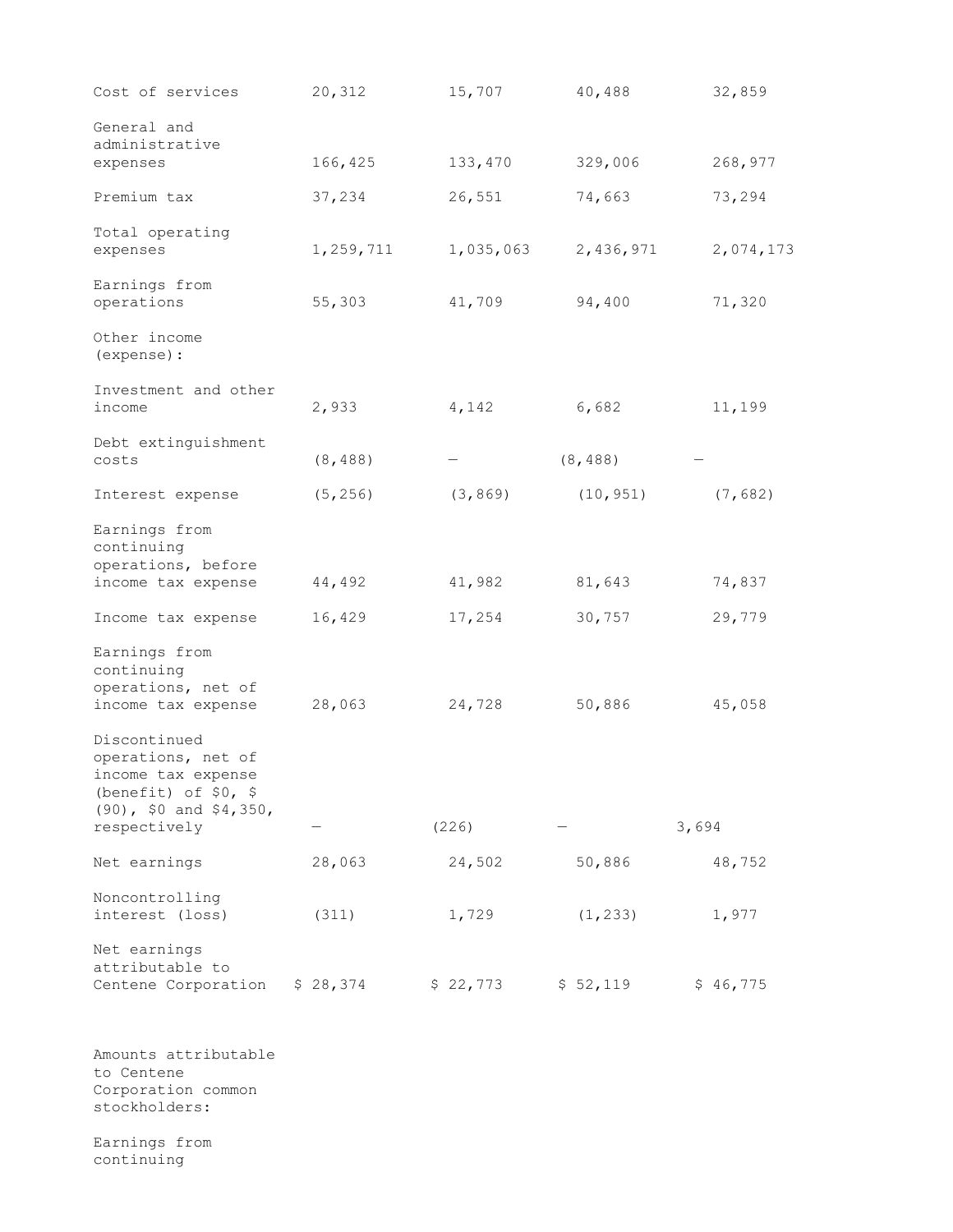| operations, net of<br>income tax expense                                           | \$28,374     | \$22,999     | \$52,119     |      |       | \$43,081     |
|------------------------------------------------------------------------------------|--------------|--------------|--------------|------|-------|--------------|
| Discontinued<br>operations, net of<br>income tax (benefit)<br>expense              |              | (226)        |              |      | 3,694 |              |
| Net earnings                                                                       | \$28,374     | \$22,773     | \$52,119     |      |       | \$46,775     |
| Net earnings (loss)<br>per common share<br>attributable to<br>Centene Corporation: |              |              |              |      |       |              |
| Basic:                                                                             |              |              |              |      |       |              |
| Continuing operations \$ 0.57                                                      |              | \$0.46       | \$1.04       |      |       | \$0.89       |
| Discontinued<br>operations                                                         |              |              |              | 0.08 |       |              |
| Earnings per common<br>share                                                       | \$0.57       | \$0.46       | \$1.04       |      |       | \$0.97       |
| Diluted:                                                                           |              |              |              |      |       |              |
| Continuing operations \$ 0.54                                                      |              | \$0.45       | \$1.00       |      |       | \$0.86       |
| Discontinued<br>operations                                                         |              |              |              | 0.08 |       |              |
| Earnings per common<br>share                                                       | \$0.54       | \$0.45       | \$1.00       |      |       | \$0.94       |
| Weighted average<br>number of shares<br>outstanding:                               |              |              |              |      |       |              |
| Basic                                                                              | 50, 167, 052 | 49, 135, 552 | 49,959,892   |      |       | 48, 203, 312 |
| Diluted                                                                            | 52, 489, 414 | 50,866,318   | 52, 171, 213 |      |       | 49,807,084   |

CENTENE CORPORATION AND SUBSIDIARIES

CONSOLIDATED STATEMENTS OF CASH FLOWS

(In thousands)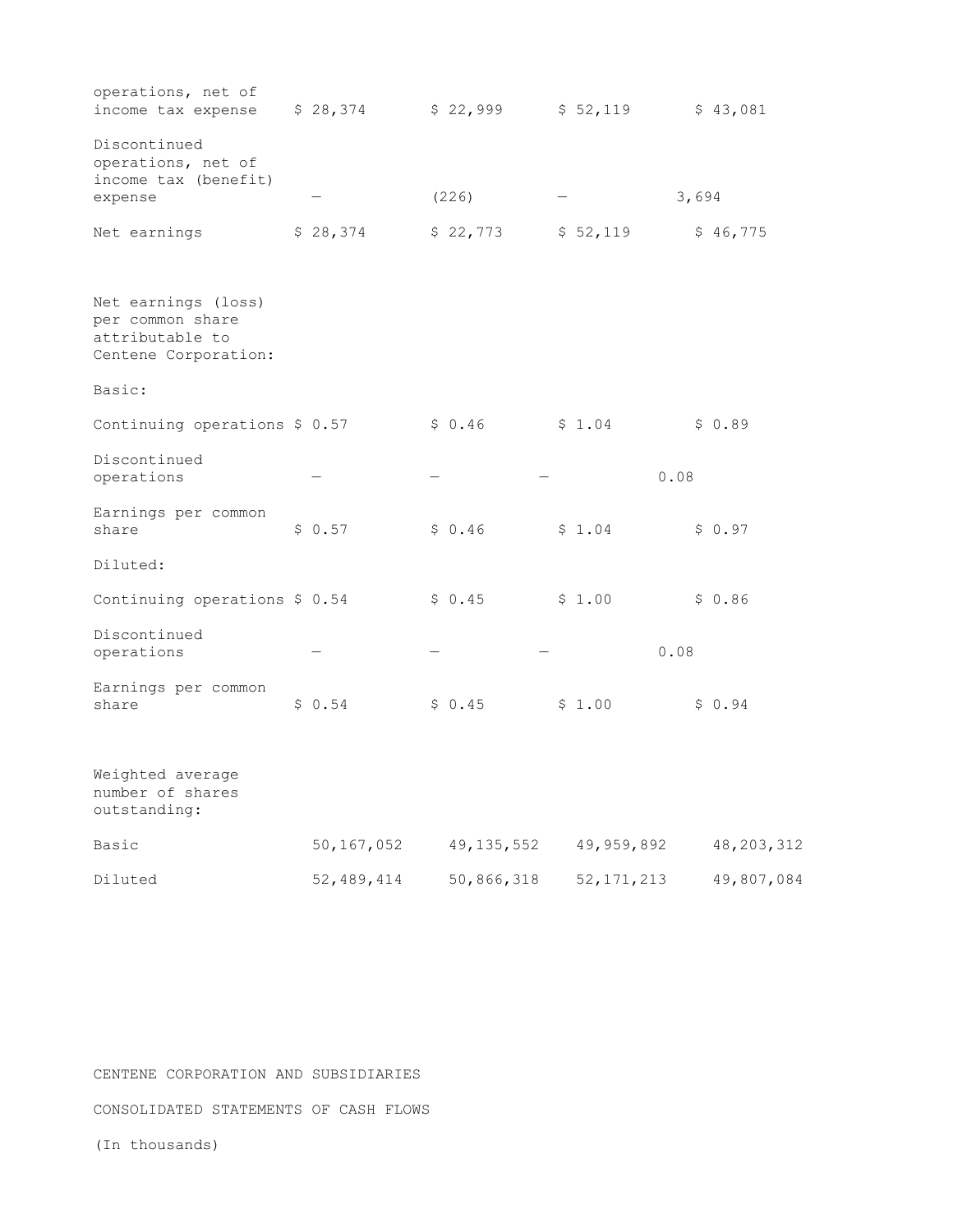(Unaudited)

|                                                                                       | Six Months Ended June 30, |                         |  |
|---------------------------------------------------------------------------------------|---------------------------|-------------------------|--|
|                                                                                       | 2011                      | 2010                    |  |
|                                                                                       |                           |                         |  |
| Cash flows from operating activities:                                                 |                           |                         |  |
| Net earnings                                                                          | \$50,886                  | \$48,752                |  |
| Adjustments to reconcile net earnings to net cash<br>provided by operating activities |                           |                         |  |
| Depreciation and amortization                                                         | 28,567                    | 24,918                  |  |
| Stock compensation expense                                                            | 8,839                     | 6,888                   |  |
| Gain on sale of investments, net                                                      | (107)                     | (3, 987)                |  |
| Debt extinguishment costs                                                             | 8,488                     | $\qquad \qquad -$       |  |
| Gain on sale of UHP                                                                   |                           | (8, 201)                |  |
| Deferred income taxes                                                                 | (3, 529)                  | 4,928                   |  |
| Changes in assets and liabilities                                                     |                           |                         |  |
| Premium and related receivables                                                       | (16, 146)                 | (57, 718)               |  |
| Other current assets                                                                  | (4,001)                   | 948                     |  |
| Other assets                                                                          | (878)                     | 1,719                   |  |
| Medical claims liabilities                                                            | 24,684                    | (28, 868)               |  |
| Unearned revenue                                                                      | (12, 465)                 | (85, 950)               |  |
| Accounts payable and accrued expenses                                                 | (34, 739)                 | (3, 536)                |  |
| Other operating activities                                                            | 3,555                     | 1,851                   |  |
| Net cash provided by (used in) operating activities 53,154 (98,256)                   |                           |                         |  |
| Cash flows from investing activities:                                                 |                           |                         |  |
| Capital expenditures                                                                  |                           | $(31, 744)$ $(31, 177)$ |  |
| Capital expenditures of Centene Center LLC                                            | (3, 384)                  | (32, 425)               |  |
| Purchases of investments                                                              | (103, 239)                | (306, 124)              |  |
| Proceeds from asset sales                                                             |                           | 13,420                  |  |
| Sales and maturities of investments                                                   | 120,448                   | 291,735                 |  |
| Investments in acquisitions, net of cash acquired                                     | (3, 192)                  | (21, 473)               |  |
| Net cash used in investing activities                                                 | (21, 111)                 | (86, 044)               |  |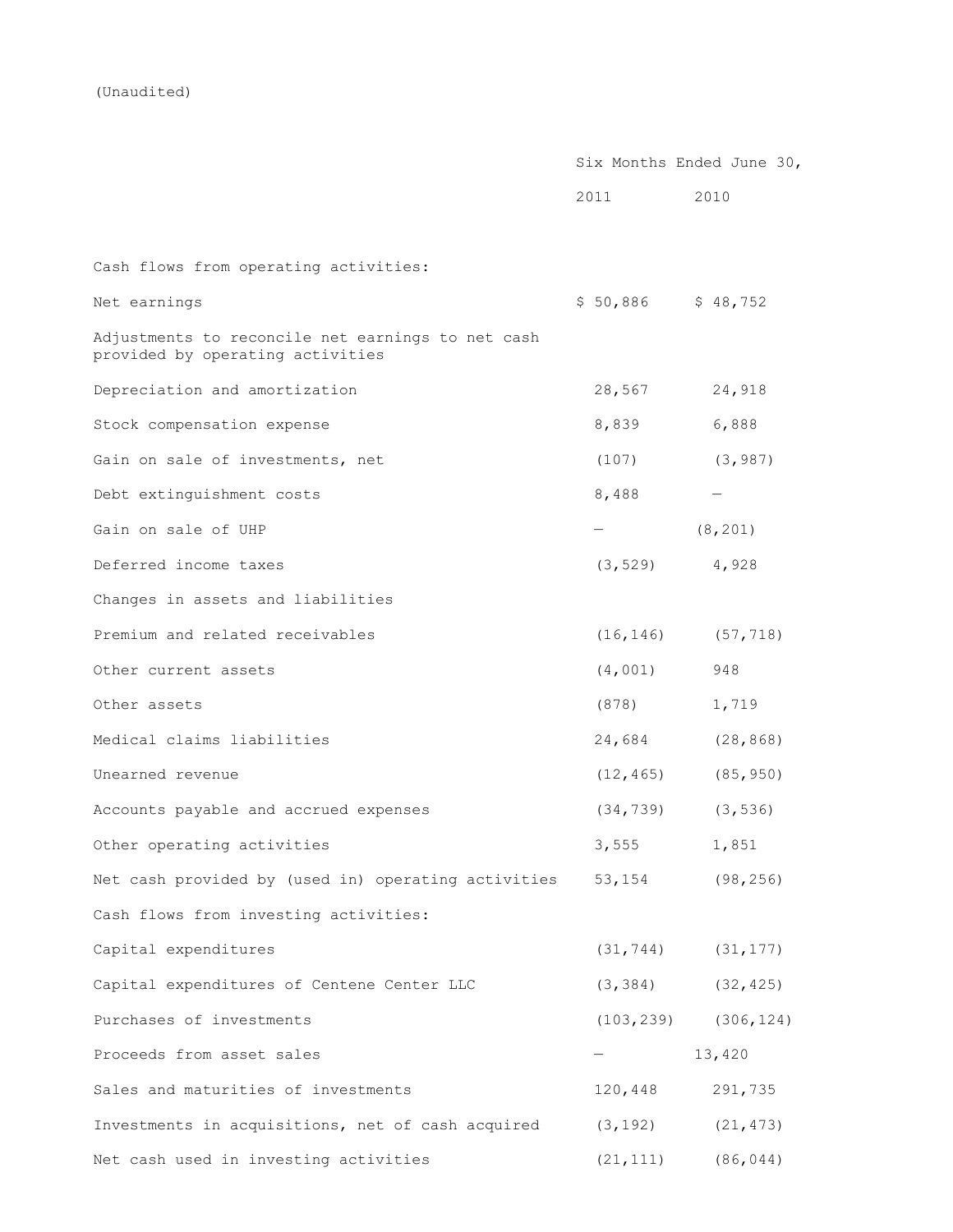| 12,264   |                                                      | 1,759                                                                          |
|----------|------------------------------------------------------|--------------------------------------------------------------------------------|
|          |                                                      |                                                                                |
|          |                                                      | 104,534                                                                        |
|          |                                                      |                                                                                |
| 244      |                                                      | (4, 840)                                                                       |
| 1,369    |                                                      | 295                                                                            |
| (1, 029) |                                                      | (568)                                                                          |
| (9,095)  |                                                      |                                                                                |
| 8,241    |                                                      | 46,148                                                                         |
| 40,284   |                                                      | (138, 152)                                                                     |
|          |                                                      | 403,752                                                                        |
|          |                                                      |                                                                                |
|          |                                                      |                                                                                |
|          |                                                      |                                                                                |
|          | Net increase (decrease) in cash and cash equivalents | 419,183 42,161<br>$(414, 695)$ $(97, 193)$<br>434,166<br>$$474,450$ $$265,600$ |

| Interest paid     | \$11,822 \$7,320    |  |
|-------------------|---------------------|--|
| Income taxes paid | $$40.111$ $$27.940$ |  |

Supplemental disclosure of non-cash investing and financing activities: Contribution from noncontrolling interest  $$ -$  \$ 306 Capital expenditures  $\begin{array}{ccc} \xi & 1,381 & \xi & 36,280 \end{array}$ 

CENTENE CORPORATION

CONTINUING OPERATIONS SUPPLEMENTAL FINANCIAL DATA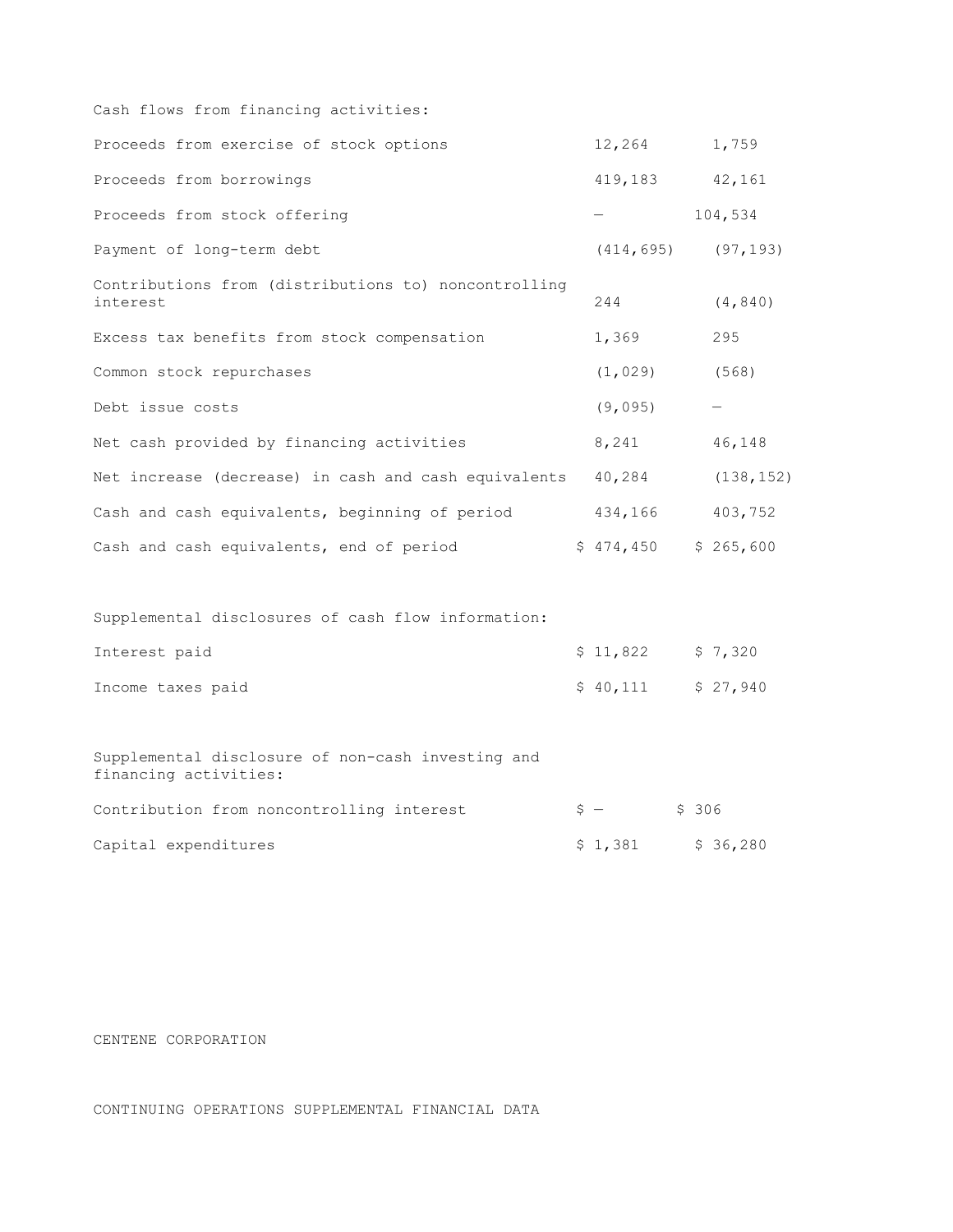|                                    | Q <sub>2</sub> | Q1                                                          | Q <sub>4</sub>      | Q3        | Q <sub>2</sub> |
|------------------------------------|----------------|-------------------------------------------------------------|---------------------|-----------|----------------|
|                                    | 2011           | 2011                                                        | 2010                | 2010      | 2010           |
| MEMBERSHIP                         |                |                                                             |                     |           |                |
| Managed Care:                      |                |                                                             |                     |           |                |
| Arizona                            | 22,800         | 22,600                                                      | 22,400              | 22,300    | 22,100         |
| Florida                            | 190,600        | 188,800                                                     | 194,900             | 116,300   | 113,100        |
| Georgia                            | 303,100        | 303,300                                                     | 305,800             | 300,900   | 295,600        |
| Illinois                           | 700            |                                                             |                     |           |                |
| Indiana                            | 206,700        | 209,400                                                     | 215,800             | 213,300   | 212,700        |
| Massachusetts                      | 32,900         | 34,100                                                      | 36,200              | 34,400    | 30,100         |
| Mississippi                        | 30,800         |                                                             |                     |           |                |
| Ohio                               | 159,900        | 160,900                                                     | 160,100             | 161,800   | 159,300        |
| South Carolina                     | 82,800         | 84,900                                                      | 90,300              | 90,600    | 92,600         |
| Texas                              | 470,400        | 456,700                                                     | 433,100             | 428,100   | 475,500        |
| Wisconsin                          | 79,800         | 81,800                                                      | 74,900              | 106,100   | 133,600        |
| Total at-risk membership 1,580,500 |                | 1,542,500                                                   | 1,533,500           | 1,473,800 | 1,534,600      |
| Non-risk membership                | 10,400         | 10,400 4,200                                                |                     | 35,900    | 50,900         |
| TOTAL                              | 1,590,900      |                                                             | 1,552,900 1,537,700 | 1,509,700 | 1,585,500      |
|                                    |                |                                                             |                     |           |                |
|                                    |                |                                                             |                     |           |                |
| Medicaid                           |                | 1, 172, 400 1, 169, 700 1, 177, 100 1, 122, 800 1, 135, 500 |                     |           |                |
| CHIP & Foster Care                 |                | 211,400 208,900                                             | 210,500             | 219,100   | 272,400        |
| ABD & Medicare                     | 156,300        | 123,800                                                     | 104,600             | 94,500    | 93,800         |
| Hybrid Programs                    | 35,500         | 35,200 36,200                                               |                     | 34,400    | 30,100         |
| Long-term Care                     | 4,900          | $4,900$ 5,100                                               |                     | 3,000     | 2,800          |
| Total at-risk membership 1,580,500 |                | 1,542,500 1,533,500                                         |                     | 1,473,800 | 1,534,600      |
| Non-risk membership                | 10,400         | 10,400 4,200                                                |                     | 35,900    | 50,900         |
| TOTAL                              |                | 1,590,900 1,552,900 1,537,700 1,509,700 1,585,500           |                     |           |                |

Specialty Services(a):

Cenpatico Behavioral Health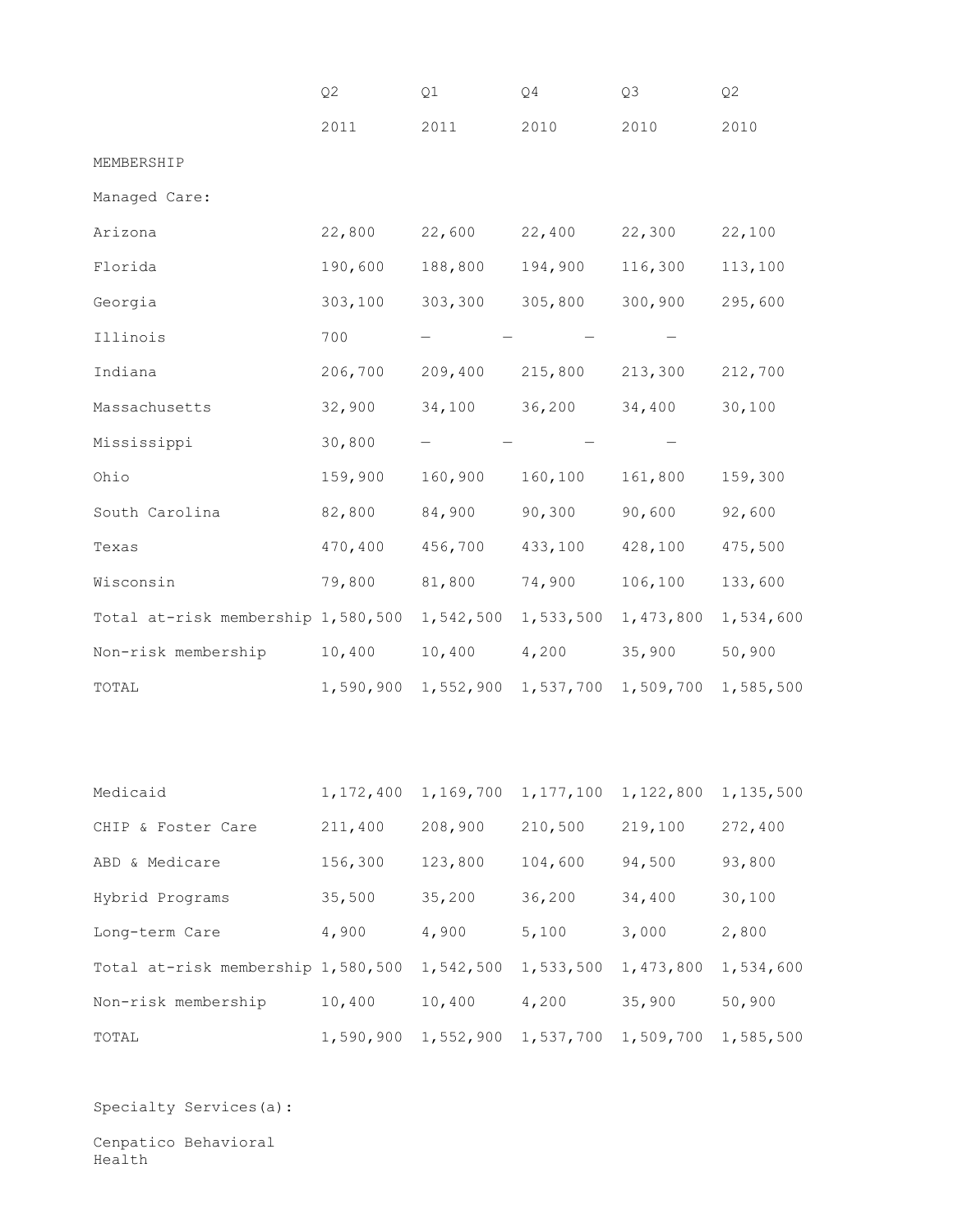| Arizona                                   | 173,200  | 172,700  | 174,600  | 121,300  | 119,700  |  |  |  |
|-------------------------------------------|----------|----------|----------|----------|----------|--|--|--|
| Kansas                                    | 45,000   | 44,000   | 39,200   | 39,800   | 39,100   |  |  |  |
| TOTAL                                     | 218,200  | 216,700  | 213,800  | 161,100  | 158,800  |  |  |  |
|                                           |          |          |          |          |          |  |  |  |
| (a) Includes external membership<br>only. |          |          |          |          |          |  |  |  |
|                                           |          |          |          |          |          |  |  |  |
| REVENUE PER MEMBER PER<br>MONTH(b)        | \$240.57 | \$238.31 | \$239.66 | \$224.62 | \$218.40 |  |  |  |
|                                           |          |          |          |          |          |  |  |  |
| CLAIMS (b)                                |          |          |          |          |          |  |  |  |
| Period-end inventory                      | 415,700  | 527,100  | 434,900  | 469,000  | 480,400  |  |  |  |
| Average inventory                         | 332,300  | 347,900  | 304,700  | 307,500  | 306,900  |  |  |  |
| Period-end inventory per<br>member        | 0.26     | 0.34     | 0.28     | 0.32     | 0.31     |  |  |  |

(b) Revenue per member and claims information are presented for the Managed Care at-risk members.

|  |                                | Q2   | Q1   | Q4             | 03   | Q2   |
|--|--------------------------------|------|------|----------------|------|------|
|  |                                | 2011 | 2011 | 2010 2010 2010 |      |      |
|  |                                |      |      |                |      |      |
|  | DAYS IN CLAIMS PAYABLE(c) 44.4 |      | 44.4 | 45.6           | 47.1 | 48.2 |

(c) Days in Claims Payable is a calculation of Medical Claims Liabilities at the end of the period divided by average claims expense per calendar day for such period (Days in Claims Payable for Q2 2011 reflects the most recent three months of Mississippi medical expense).

#### CASH AND INVESTMENTS (in millions)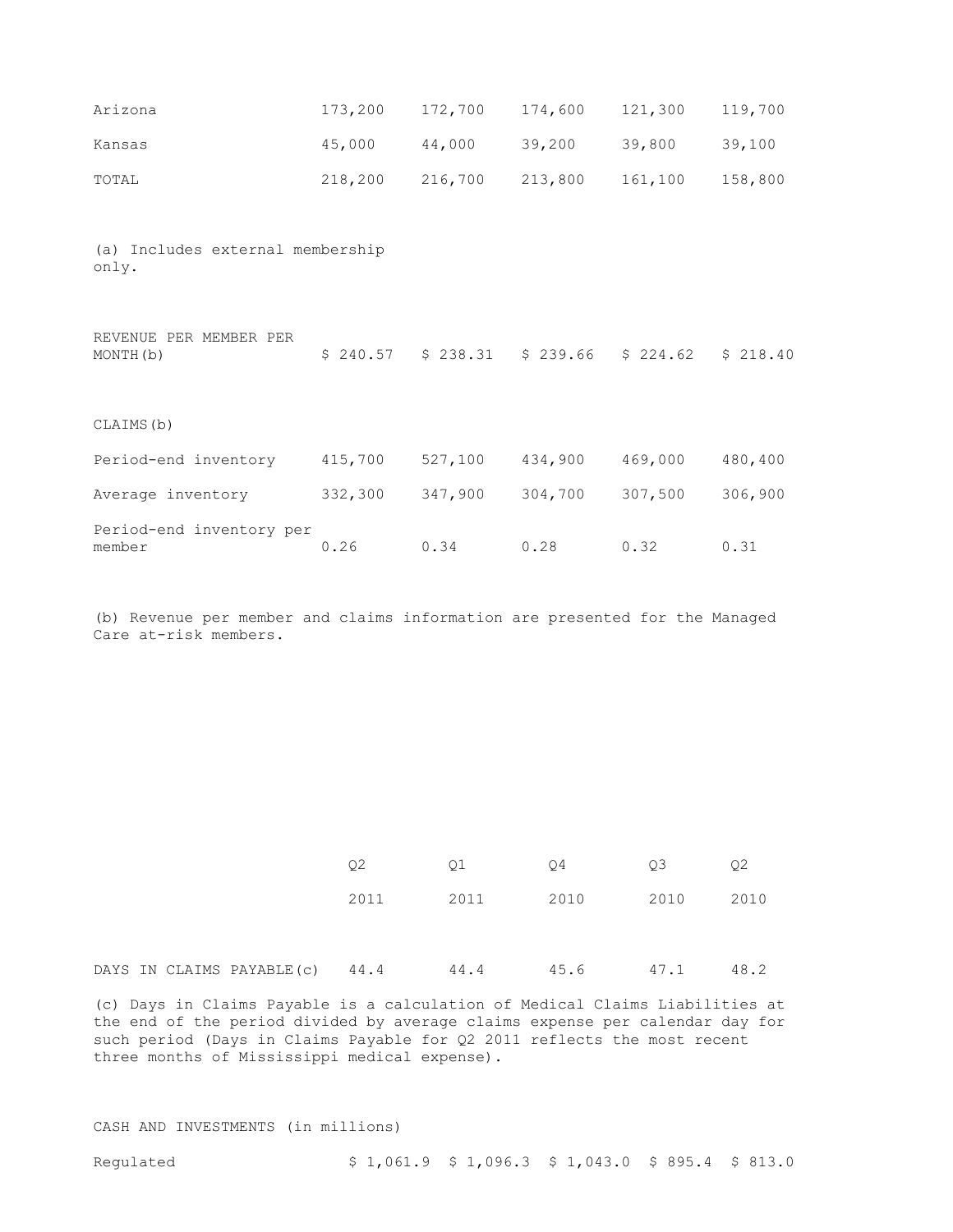| Unregulated                                                                                              | 36.5  | 31.7  | 30.9                                               | 32.7  | 39.4  |
|----------------------------------------------------------------------------------------------------------|-------|-------|----------------------------------------------------|-------|-------|
| TOTAL                                                                                                    |       |       | $$1,098.4$ $$1,128.0$ $$1,073.9$ $$928.1$ $$852.4$ |       |       |
| DEBT TO CAPITALIZATION                                                                                   | 28.1% | 26.9% | 29.3%                                              | 24.7% | 24.5% |
| DEBT TO CAPITALIZATION<br>EXCLUDING NON-RECOURSE DEBT<br>(d)                                             | 23.0% | 21.4% | 23.9%                                              |       |       |
| Debt to Capitalization is calculated as follows: total debt divided by (total<br>$debt + total$ equity). |       |       |                                                    |       |       |

(d) The non-recourse debt represents our mortgage note payable of \$79.0 million at June 30, 2011, \$79.6 million at March 31, 2011 and \$80.0 million at December 31, 2010.

OPERATING RATIOS:

|                                                 |           |                             | Three Months Ended Six Months Ended |      |
|-------------------------------------------------|-----------|-----------------------------|-------------------------------------|------|
|                                                 | June 30,  |                             | June 30,                            |      |
|                                                 | 2011 2010 |                             | 2011                                | 2010 |
| Health Benefits Ratios:                         |           |                             |                                     |      |
| Medicaid and CHIP                               |           | 80.1 % 83.4 % 81.3 % 84.5 % |                                     |      |
| ABD and Medicare                                | 88.0      | 86.5                        | 86.8                                | 83.4 |
| Specialty Services                              | 85.8      | 81.7                        | 84.2                                | 81.2 |
| Total                                           | 83.0      | 83.8                        | 83.0                                | 83.9 |
|                                                 |           |                             |                                     |      |
| Total General & Administrative Expense<br>Ratio | 13.0%     | $12.7$ % $13.4$ % $13.0$ %  |                                     |      |